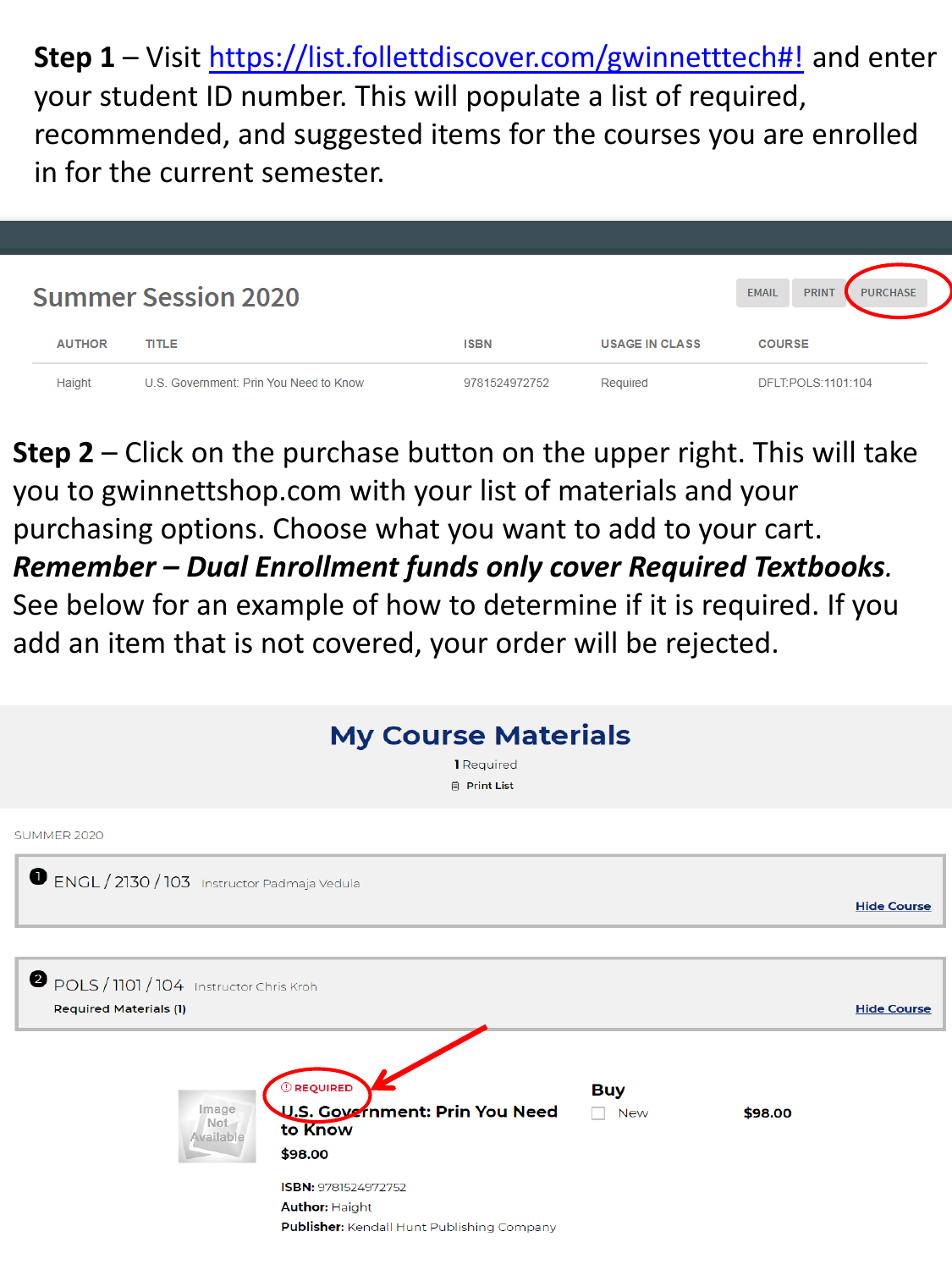**Step 3** – When you are ready to check out you will be asked if item condition can be substituted. We recommend you choose yes.

|                                                                    | Because our textbook inventory can change, if the textbook condition (new/used) you selected is             |  |
|--------------------------------------------------------------------|-------------------------------------------------------------------------------------------------------------|--|
|                                                                    | unavailable, we can replace it with the condition available. This may affect the total price of your order. |  |
| ● Yes! Replace my book with the condition available. (Recommended) |                                                                                                             |  |
|                                                                    | Do not replace my book. The unavailable item(s) will be cancelled from my order.                            |  |
|                                                                    | <b>PROCEED TO CHECKOUT</b>                                                                                  |  |

 you incur shipping charges with your order, you will be prompted to provide an alternate payment method to cover those charges. Next, **Step 4** – Enter your shipping information or choose store pick up. If click proceed to payment.

| <b>&lt; Back to Bag</b>                                         | <b>Order Summary</b> |         |
|-----------------------------------------------------------------|----------------------|---------|
| Signed In √                                                     | Subtotal (1 Item)    | \$76.50 |
|                                                                 | <b>Total</b>         | \$76.50 |
| <b>O</b> Delivery Method                                        |                      |         |
| Ship to an Address                                              |                      |         |
| $\checkmark$<br><b>Select Address</b>                           |                      |         |
| <b>Edit Shipping Address</b><br><b>Add New Shipping Address</b> |                      |         |
| Is this a gift?<br>$\Box$                                       |                      |         |
| Any special instructions?<br>$\mathbf{L}$                       |                      |         |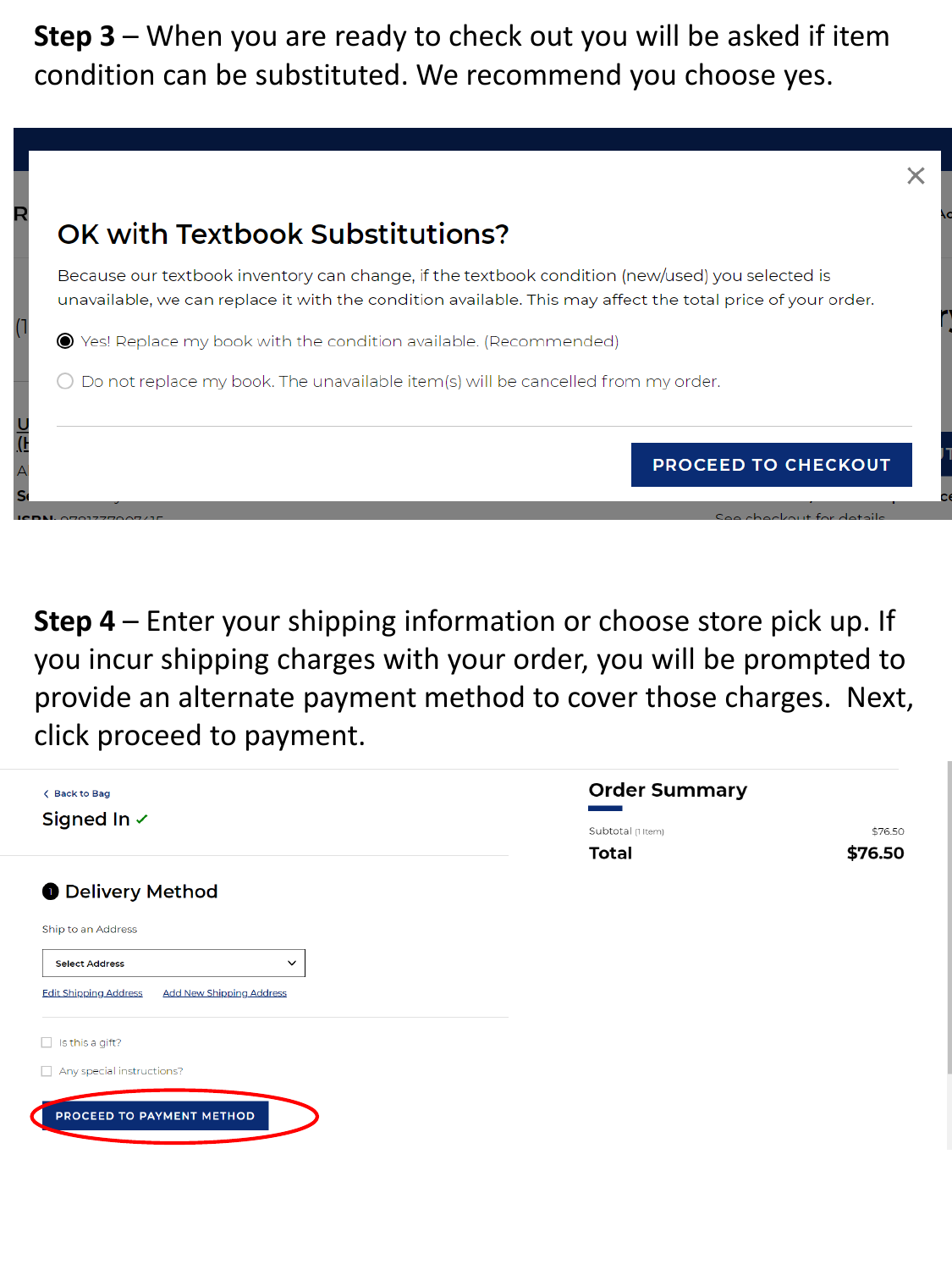**Step 5** – Select "Bookstore Charge Fin Aid/VA/WIOA/ETC" as your payment method. Enter your Student ID number as the account number and click Find Accounts.

| $\bullet$ Delivery Method $\checkmark$                                                      |              |  |
|---------------------------------------------------------------------------------------------|--------------|--|
| 2 Payment Method                                                                            |              |  |
| Promo Code                                                                                  | <b>APPLY</b> |  |
| Bookstore Charge Fin Aid / VA / WIOA / Etc<br><b>Account Number</b><br><b>FIND ACCOUNTS</b> |              |  |

 **Step 6** – Your account will come up as "Dual Enrollment Fall 2020" You will need to agree to the Financial Aid Terms and Conditions.

| <b>2</b> Payment Method                                       |                          |    | <b>Financial Aid Terms &amp; Conditions</b>                                                                                                                                                                                                                                  |
|---------------------------------------------------------------|--------------------------|----|------------------------------------------------------------------------------------------------------------------------------------------------------------------------------------------------------------------------------------------------------------------------------|
| Promo Code<br>$\blacktriangleright$ Financial Aid/Scholarship | <b>APPLY</b>             |    | Dual Enrollment funding is only applied to<br>required textbooks for dual enrollment approved<br>courses. It is the responsibility of the student to<br>determine if the course is covered by dual<br>enrollment funding, per GSFC's new Dual<br>Enrollment regulations. Stu |
| <b>Account</b>                                                | <b>Available Balance</b> | On |                                                                                                                                                                                                                                                                              |
| <b>Dual Enrollment</b><br>Summer 2020                         | \$400.00                 | 6/ | <b>CLOSE</b>                                                                                                                                                                                                                                                                 |